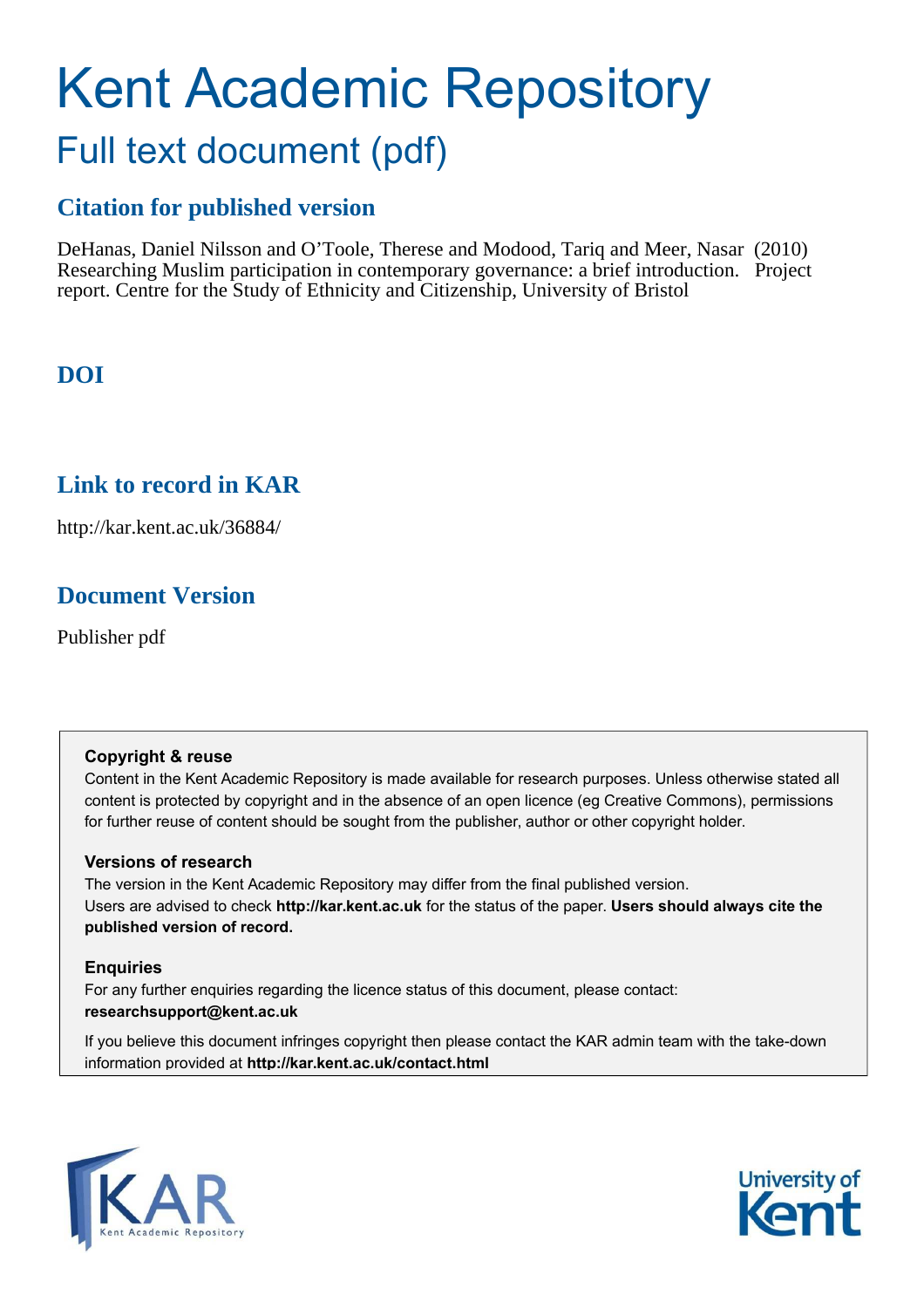## **Researching Muslim Participation in Contemporary Governance: A Brief Introduction**



**Daniel Nilsson DeHanas** Therese O'Toole **Tariq Modood Nasar Meer** 

Muslim Participation in Contemporary Governance Working Paper, No. 1

Centre for the Study of Ethnicity and Citizenship **University of Bristol** 

September 2010

Citation: DeHanas, D. N., O'Toole, T., Modood, T. and Meer, N. (2010) 'Researching Muslim Participation in Contemporary Governance: A Brief Introduction', Muslim Participation in Contemporary Governance Working Paper, No. 1.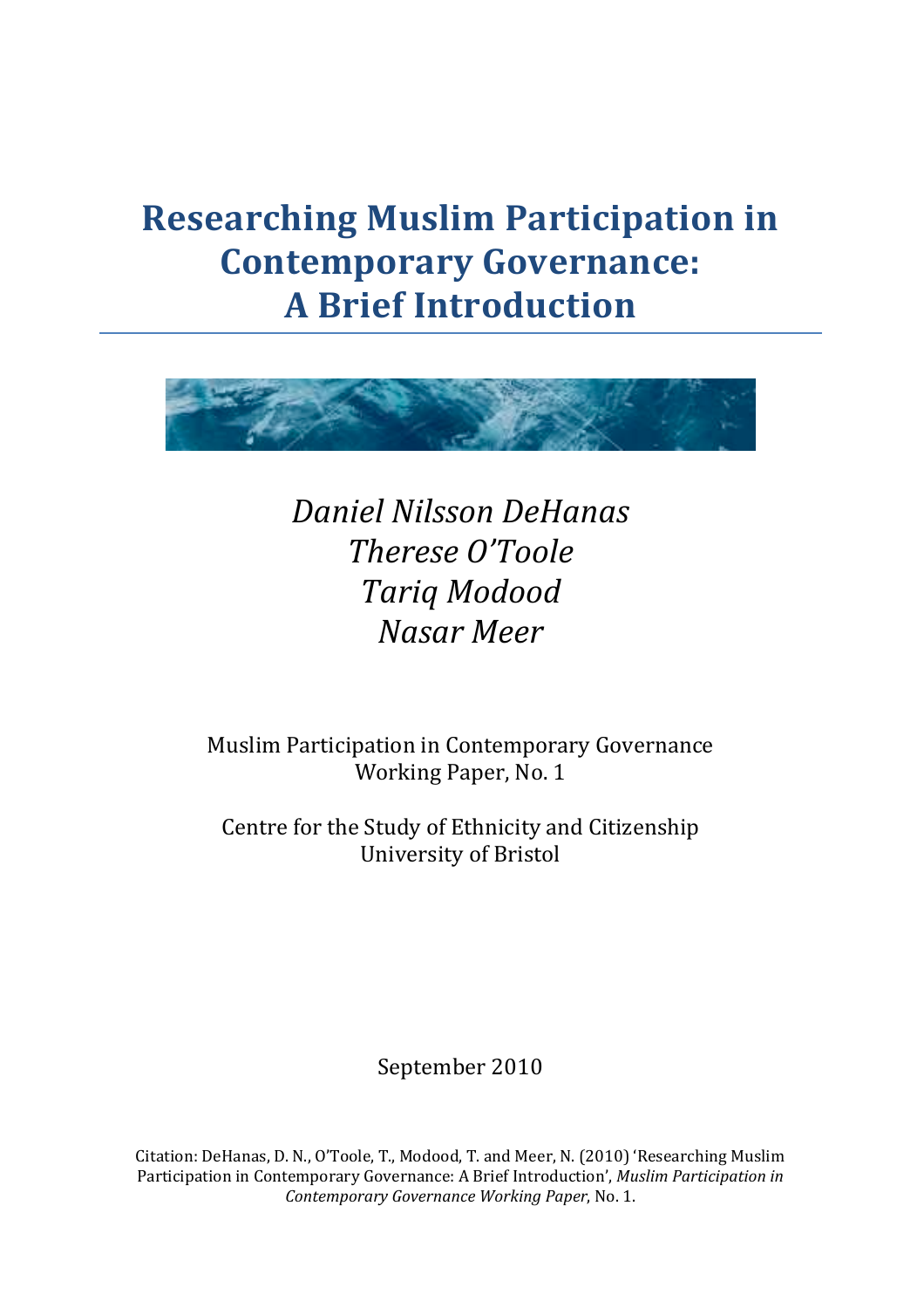## **Introduction**

British Muslims today are deepening their engagement with the British state. For most of the period since World War II, Muslims in Britain could have been regarded as on the periphery of national politics. The post-war generation from the Indian subcontinent had largely migrated to Britain for economic reasons, not expecting to remain for the long term (Gilliat-Ray 2010; Gardner 2002). The 1989 Rushdie Affair brought Muslim identities to the fore and ushered in an era of protest-based engagement that would crest in the large-scale Iraq War protests of 2003 (Weller 2009a; Birt 2005). Although periphery and protest still describe certain aspects of British Muslim approaches to the state, there have been significant developments in Muslim participation with (and within) British state institutions. Our principal research concern will be to understand the deepening phenomenon of Muslim participation in contemporary British governance.

There are several ways in which Muslim participation with/within the British state has developed in recent years. Some examples are:

- In the 2010 General Flection the number of Muslim MPs doubled to eight. including the first three Muslim female MPs (Muslim News 2010). MPs, along with Muslim councillors and bureaucrats, are engaging directly in national/local policymaking and implementation.
- British Muslim lobbying has been an influence on the passage of the Single Equality Act (2010) that provides the most robust legal protection against discrimination in Europe.
- Government support of the faith sector increased significantly under New Labour, especially as outlined in Face to Face and Side by Side (DCLG 2008). The Coalition Government expresses a desire to continue such streams of funding and support, particularly those involving interfaith work (DCLG 2010).

The Government's controversial Prevent agenda has forged partnerships with some Muslim civil society organisations, providing millions of Pounds to groups engaged in dialogue, community-building, and countering 'extremism,' both locally and nationally.

Developments such as the Single Equality Act are the fruit of a long struggle for equality, and are clearly positive. Yet in other cases, like the Prevent agenda, forms of 'participation' are more problematic and ties with the state tend to be held with ambivalence, if accepted at all.

This document provides a brief overview of the existing literature on Muslim participation in governance. It raises several key issues and dilemmas. We begin by explaining the term "governance" and the theoretical underpinnings of our research perspective. We then review three British policy fields in which Muslims have been involved: faith sector governance, equality and diversity, and securitisation. We conclude by raising questions and considering the future, including implications of the Coalition's Big Society agenda for Muslim participation.

### **Government to Governance**

An emerging trend in British politics has been a transition from conventional government into new forms of governance. Whereas government refers to the centralised, bureaucratic state, 'new' or 'participatory' governance is a migration of state functions into networks and partnerships that soften the boundaries between the state and civil society (Rhodes 1996; Kjaer 2009). New Labour sometimes referred to this transition as a "double devolution" (Taylor 2007), an idea now embraced by the Coalition Government via Communities Minister Eric Pickles: "I want to see a double devolution, not just transferring power from central government to local authorities, but for power to transfer down to individuals and communities" (DCLG 2010).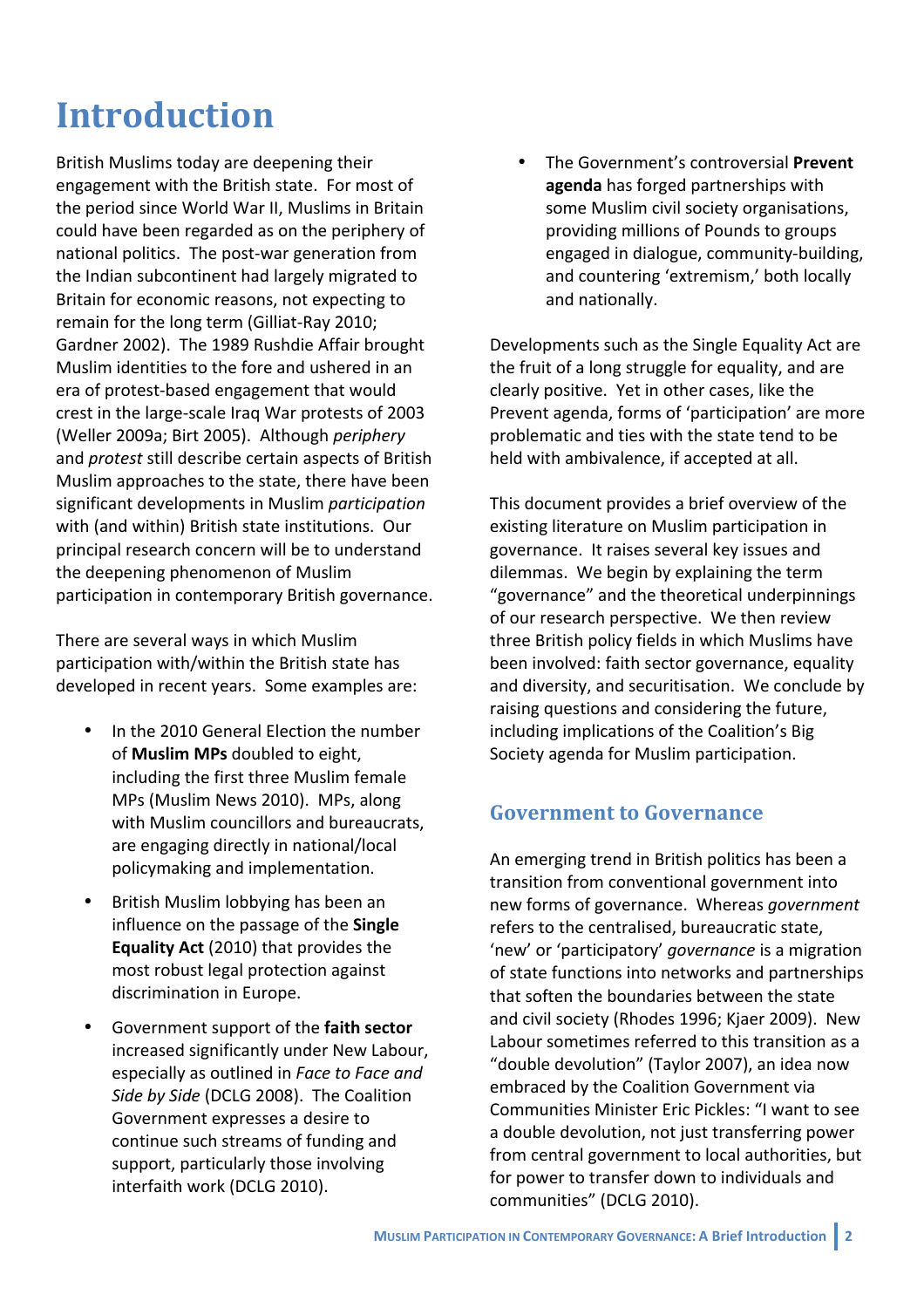Some observers celebrate new forms of governance for their potential to empower democratic participation or as a kind of "new localism" (Fung & Wright 2001: Gaventa 2004). Others are more sceptical, arguing that these styles of governance allow the state entry into new areas of life to cultivate discipline and "governmentality" in citizens (Foucault 1991; Rose & Miller 2008), or that governance is simply an innovation in central state control over civil society (Bang 2004; Marinetto 2003). In austere economic times, the diffusion of state responsibility outwards to civil society may also be understood as "the acceptable face of spending cuts" (Stoker 1998).

> "In our research, we aim neither to demonise the state nor to valorise the grassroots, but rather to provide a better account"

### **Our Theoretical Contribution: A Dual-Vantage Account**

Most previous research on governance emphasises either "bottom-up" participation of grassroots citizens or "top-down" influence from the state. Both of these perspectives are limited, however, because civil society is composed of "mediating institutions" (Durkheim 1997) that blur distinctions between top and bottom. Indeed, some researchers recognise that governance produces hybrid categories like the 'expert citizen' (Bang 2005) and that it is important to incorporate top-down and bottomup perspectives into the same analysis (Lowndes & Thorp 2010; Cornwall & Coelho 2006).

In our research, we aim neither to demonise the state nor to valorise the grassroots, but rather to provide a better account. We seek a *dual***vantage account** to explain interrelationships between top-down and bottom-up processes. Our theoretical account will have several components:

- Building from the work of Pierre Bourdieu (2001), we see governance as taking place in policy fields in which actors take up particular positions in relation to others. Policy fields are not static, but instead evolve as various publics challenge and contribute to their re-formation (Dewey 1927).
- Governance involves the rhetorical practices of framing Muslims and relevant issues (Morey & Yagin 2010) as well as creative attempts at counterframing (Brown 2010; Benford & Snow 2000) practices that can be observed in policy documents, media, and popular accounts.
- A top-vantage analysis must take into account authority, institutions, government regimes, and political opportunity structures (Maloney et al. 2000; Lowndes & Wilson 2001).
- A bottom-vantage analysis must investigate networks and resources, creative adaptation, and the social skill and political mobility of 'grassroots' actors (Fligstein 2001; Crossley 2002).

In observing both top-down and bottom-up processes in governance, it will be important to recognise that they are often mutually constitutive. Indeed, when Muslim actors and organisations gain influence or when the government relies on Muslim participation, such top/bottom distinctions may become blurred or questionable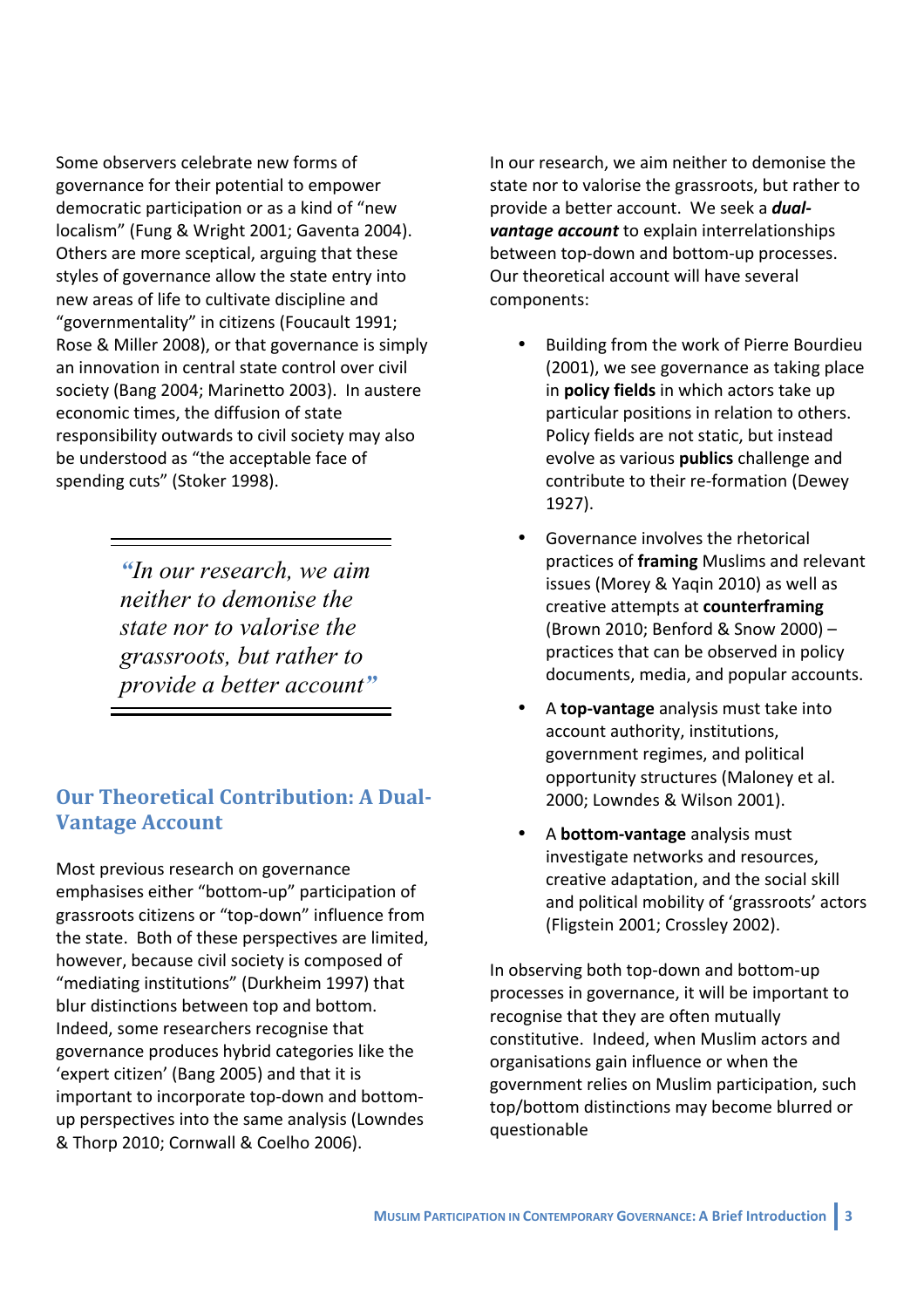## **Policy Field I: Faith Sector Governance**

One distinctive area of participatory governance has been the increasing involvement of faithbased organisations (FBOs) and representatives in national/local policy creation and implementation  $-$  in what is sometimes called the 'faith sector' (Chapman 2009). Faith groups have been drawn into a range of partnerships and forums including Local Strategic Partnerships, urban regeneration partnerships, social service planning and delivery, consultations, and health, police and neighbourhood forums. A key DCLG report, Face to Face and Side by Side (2008), commented: "Public authorities are increasingly recognising the role that faith communities and faith based organisations can play in delivering on their agenda and the opportunities for developing innovative community led solutions through partnership working."

> "We see abundant evidence of Muslim organisations critically engaged in governance"

Faith-based organisations are of interest to government for a variety of reasons, as:

- Generators of civic engagement that can contribute to government's active citizenship and civil renewal agendas
- Reservoirs of resources and social capital that can contribute to a mixed-economy of welfare provision and cohesion
- Sources of representation and expertise regarding communities the government finds difficult to access or understand

Faith groups face a number of challenges when participating in devolved forms of governance, including problems of co-optation (CULF 2006),

a mismatch between the religious goals of faith groups and governance agendas (e.g., service delivery or measurable impact), and a lack of religious literacy on the part of government representatives (Baker 2009; CULF 2006). Additionally, particular issues arise for Muslim groups' involvement within governance initiatives in relation to:

- Tensions emerging when Muslims are viewed simultaneously as partners with government and as communities under suspicion as a consequence of counterterrorism policies (McGhee 2008)
- Situations in which Muslim organisations are subject to 'top-down' interventions by government (e.g., MINAB)
- The infrastructure of interaction between government and faith groups, which (particularly in local inter-faith work) may presume Anglican institutional modes and practices (Weller 2009b)
- Heightened questioning of legitimacy in relation to particular historical/theological streams of Islam (e.g., Jamaat-i-Islami)

Whilst Muslim groups face generalised problems of co-optation, instrumentalism, and distortion of goals – alongside specific problems that relate to securitisation - we do not anticipate that these groups are simply passively worked upon by governance agendas. Indeed, we see abundant evidence of Muslim organisations critically engaged in governance, avoiding cooptation, and mobilising for more autonomous goals and agendas (e.g., the MCB; MPACUK; BBOs). The dual-vantage perspective will give us a greater awareness of the embeddedness of Muslim bodies within the broader 'faith sector,' the distinctive aims of government and Muslim groups, and the areas for genuine partnership and participation.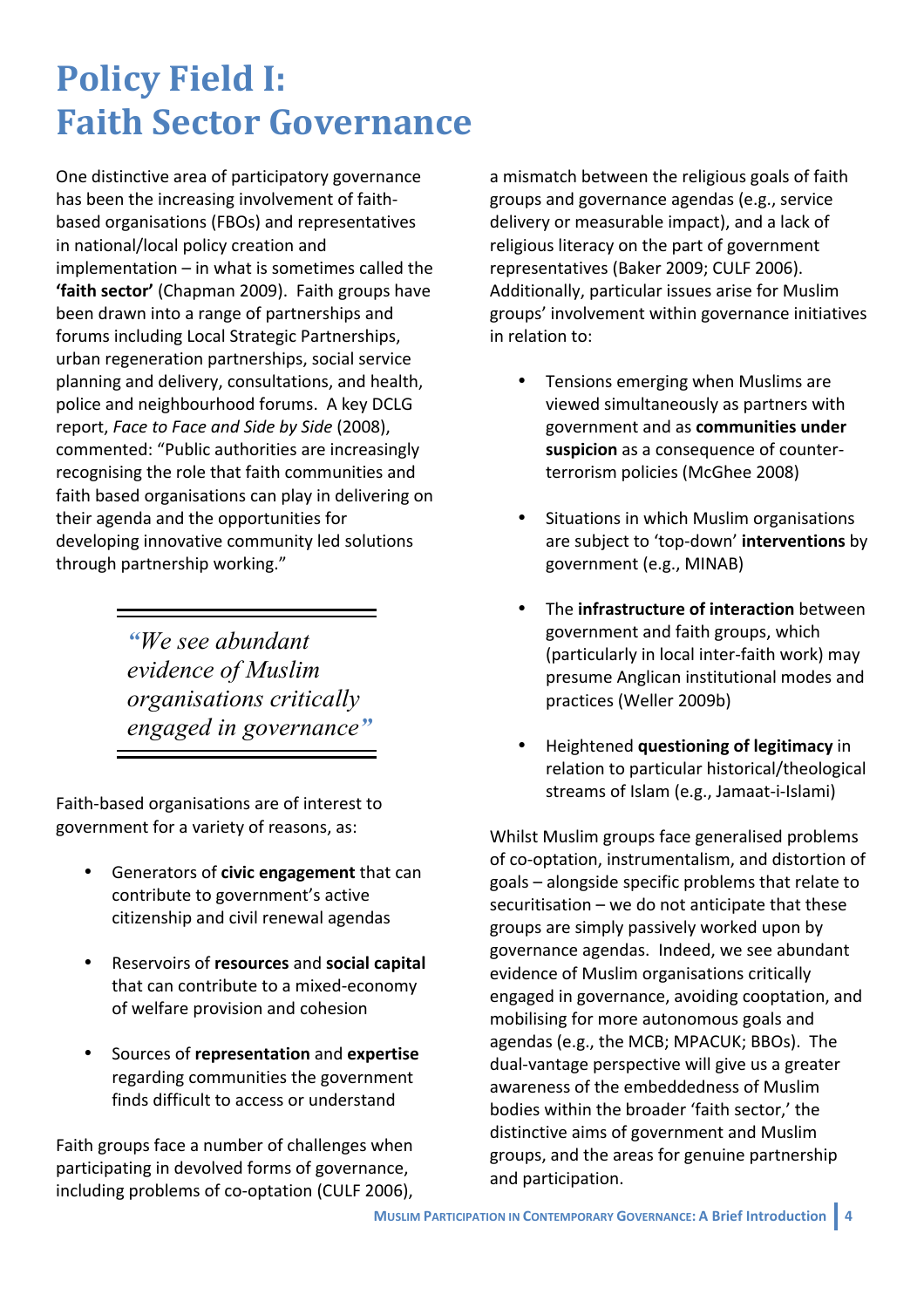## **Policy Field II: Equality, Diversity, and Cohesion**

Equality and Diversity is a second policy field in which Muslim participation has been substantial. Issues in this policy field include reducing socioeconomic inequality, recognising religious difference, or uniting diverse societal elements; any of which may be accomplished through governance approaches such as multiculturalism or community cohesion.

### **From Race to Religion**

British Muslim engagement with the state builds on a precedent of Black Caribbean activism, itself drawing from the wells of the US Civil Rights Movement. A "political blackness" culminated in the 1980s and was embraced by some Asian activists as an inclusive protest identity. However, by the late 1980s Asians were deepening roots in Britain and articulating more specific ethnic identities. Such identities would later make way for the preeminence of Muslim political identity, in part spurred by the Rushdie Affair of 1989 and solidified in shared Muslim experiences following 9/11 (Modood 2009, 2005; McLoughlin 2010).

British equalities legislation was slow to catch up to changes in Muslim identities and to bottom-up demands for recognition. Sikhs (since 1982) and Jews have long been accepted as ethnic groups protected by racial discrimination legislation, but Muslims' religious demands for protection went unfulfilled for many years (Modood 2009).

However, the new Single Equality Act (2010) brings together, and "equalises" the various antidiscrimination laws that the Equalities and Human Rights Commission (EHRC) has been created to implement. The Government has moved from arguing that there was no evidence of religious discrimination (making legislation unnecessary) to religious discrimination legislation that goes beyond EU directives or indeed anything found in Europe.

"We contest the idea that British multiculturalism is subject to a wholesale 'retreat' and suggest instead that it has been. and continues to be. subject to... a 'civic rebalancing" Meer & Modood (2009)

### **From Multiculturalism to Cohesion?**

The Parkeh Report (2000), coming in the aftermath of the Stephen Lawrence inquiry, is often considered a high water mark for British institutional recognition of multiculturalism. Joppke (2004) argues that the moment was short-lived and multiculturalism is now in retreat. He cites the rise of a community cohesion approach, following summer 2001 disturbances in Northern English towns and concerns about 'parallel lives' (Cantle 2001). A contemporaneous trend is the increasing invocation of the 'civic' and of active citizenship as a mode of integration.

However, these policy approaches need not be perceived as opposed. As we have stated elsewhere: "We contest the idea that British multiculturalism is subject to a wholesale 'retreat' and suggest instead that it has been, and continues to be, subject to ... a 'civic re-balancing'" (Meer & Modood 2009). Britain's approach to equality and diversity is undergoing a civic thickening alongside an explicit recalibration with national identity. On matters such as faith schools, Britain remains an outlier in its willingness to accommodate multicultural needs - and this may be even more striking as we investigate gaps between national securitised rhetoric and local area governance.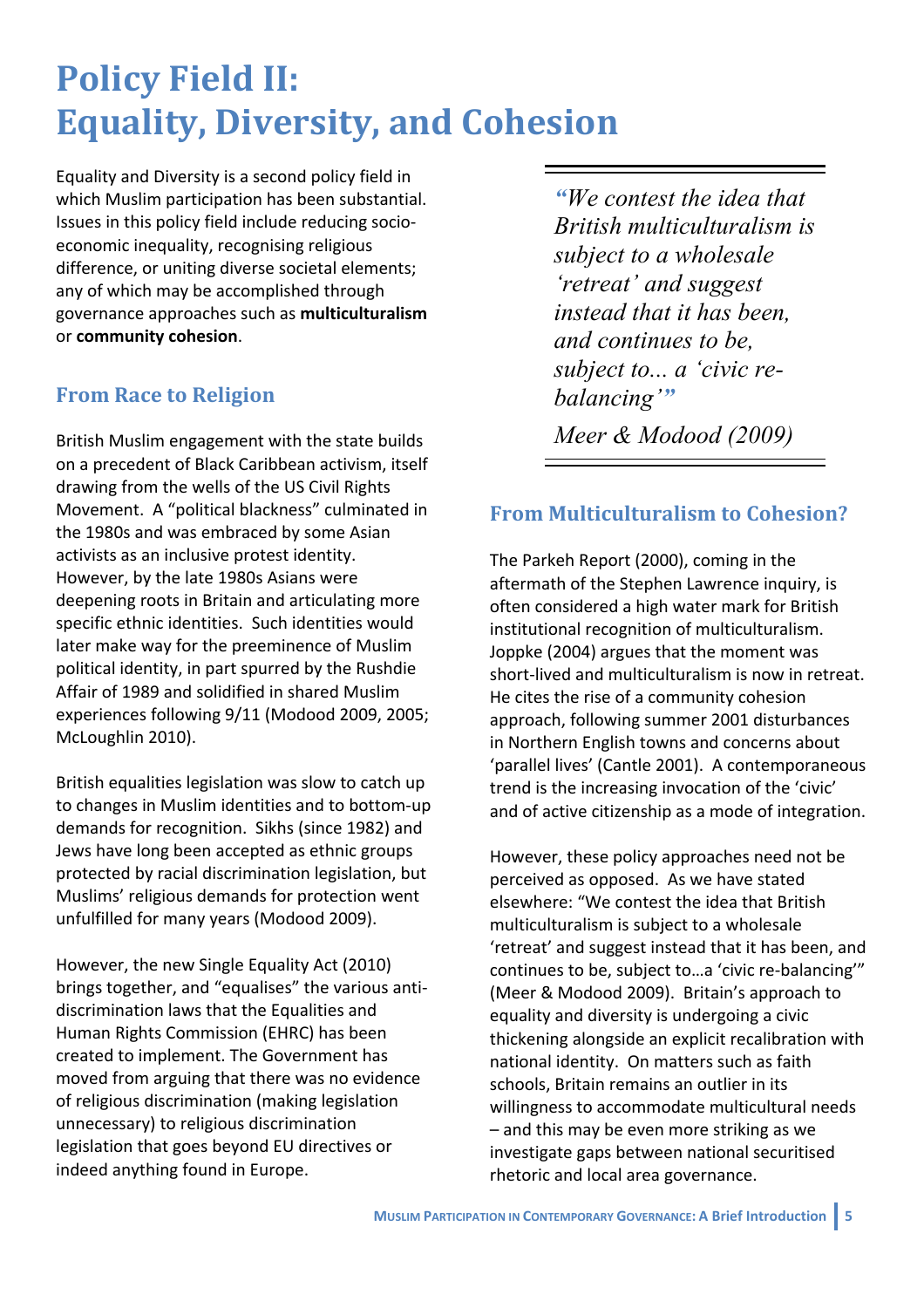## **Policy Field III: Security**

The UK policy field of securitisation involves the interlinked policy areas of immigration and border control and domestic counter-terrorism. Although these policy areas both have critical relevance to British Muslims, in this section we will cover the former very briefly before focussing on the latter, because it has become perhaps the paradigmatic example of 'contested governance' in Britain (Newman 2005).

UK securitisation is increasingly conducted through symbolic acts of border control. These have included the refusal of entry to figures deemed controversial (e.g., Yusuf Al-Qaradawi, Geert Wilders) and the threat of deportation (e.g., the case of student Rizawaan Sabir, who printed out an Al-Qaeda training manual for his Ph.D. research) (see Gibney 2008). The government white paper Secure Borders, Safe Haven (2002) demonstrates how security has attained priority over inclusion in the interface with asylum seekers and immigrants (Sales 2005).

Migration and border control policies are often closely linked with surveillance and counterterrorism. The British counter-terrorism strategy is known as CONTEST (updated to CONTEST 2 in 2009). The strategy's four strands - Pursue, Prevent, Protect, and Prepare - range from 'soft' community engagement to disaster preparedness and the legal prosecution of alleged terrorists.

The Prevent strand is of greatest relevance to our research on participatory governance. In April 2007, the government launched Preventing Violent Extremism: Winning Hearts and Minds through the Department for Communities and Local Government (DCLG). It was intended to be a "community-led approach to tackling violent extremism" via engagement with Muslims. Over 90 local authorities have been identified in Britain based on the size of the Muslim population. By April 2011, these authorities will have received about £60 million in Prevent funding, distributed to local organisations and projects.

The PVE agenda is Governments' largest single monetary investment in Muslim civil society organisations and something of an experiment in participatory governance. It is, however, deeply problematic on a number of grounds. Critics have noted that PVF identifies Muslims as a 'suspect community' rather than as citizens (Birt 2009), it embeds intelligence gathering in community work (Kundnani 2009), it has been exploited to fund irrelevant projects (Maher & Frampton 2009), and it merges counter-terrorism with community cohesion in ways that could undermine both (HOC 2010; Thomas 2010).

A key issue with PVE derives from its central aim to "[c]hallenge violent extremist ideology and support mainstream voices." This sets in place binary distinctions of 'Good'/'Bad' Muslims (Birt 2006; McGhee 2008) that can be flexibly applied, limiting inclusion of governance partners to those who delink violent extremism from UK foreign policy. Arun Kundnani (2009) writes that: "The atmosphere promoted by Prevent... undermines the kind of radical discussions that would need to occur if [Muslims] were to be won over and support for illegitimate violence diminished."

We address this issue of governance inclusion in a presented paper (DeHanas & O'Toole 2010), providing case examples of state entities or partners with differing views on such inclusion:

- **Quilliam Foundation**
- $\bullet$ Cordoba Foundation
- Radical Middle Way (RMW)
- Muslim Contact Unit (MCU)
- Digital Disruption Project, by Bold Creative

We argue that partners such as Quilliam delimit the set of acceptable 'mainstream voices' and thus discourage debate. MCU and Digital Disruption, who have more pragmatic and openended approaches, will be worthy of further research as potential models for the participatory governance of counter-terrorism.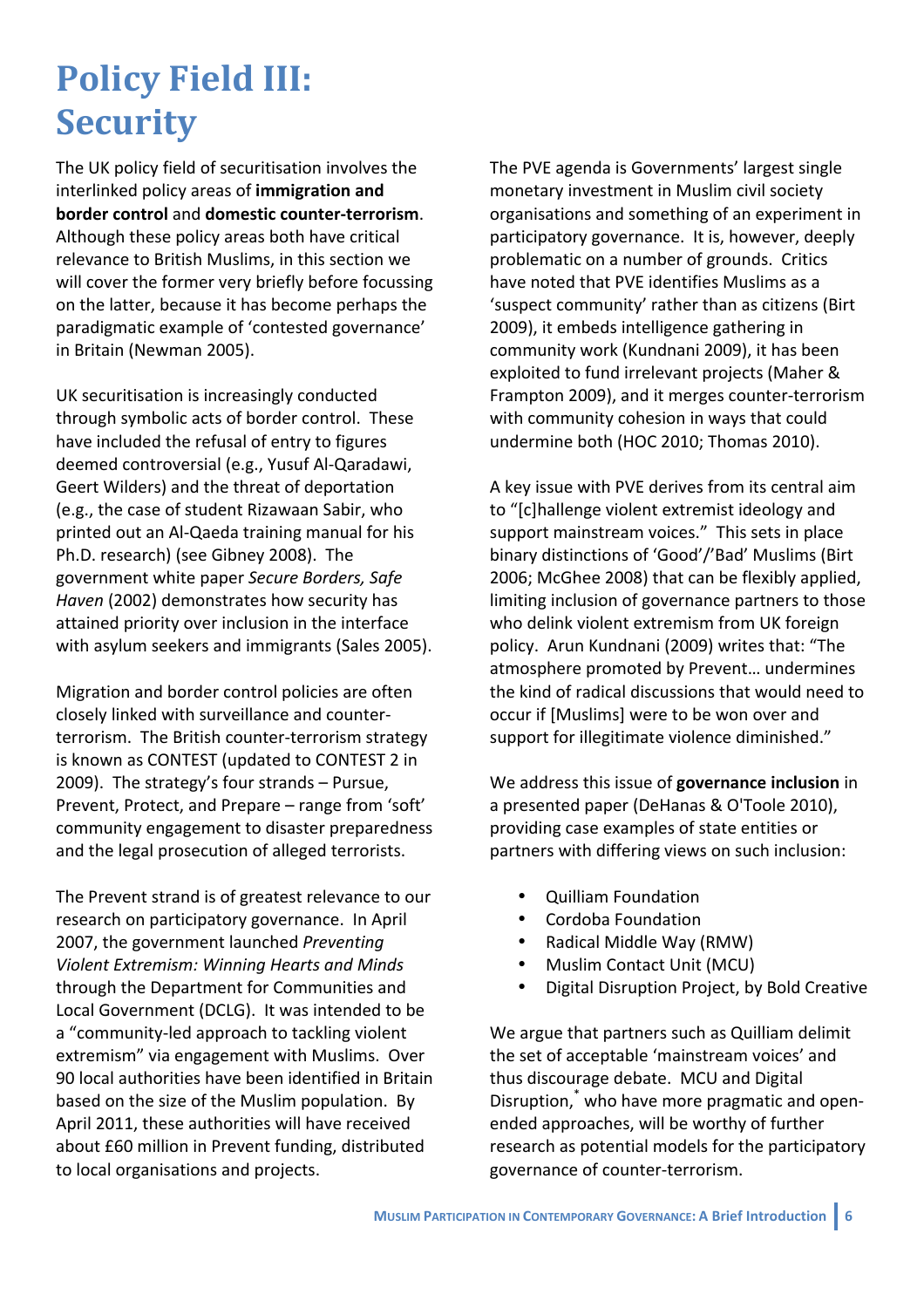## **Discussion**

In our review of the literature, we have established that Muslims are increasingly brought into governance structures for partnership or consultation across multiple policy fields. It is important to recognise that this participatory trend is embedded within broader Faith Sector growth, motivated in part by Third Way (and now Big Society) efforts to devolve power and responsibility outwards to civil society. Yet such participatory developments are also specific to British Muslims, due both to 'bottom-up' demands from Muslim citizens and to 'top-down' state initiatives in community securitisation.

Our research is designed to investigate ongoing developments in participatory governance from the dual vantage points of elites (top) and the grassroots (bottom), while recognising that such distinctions often blur. We will provide analyses of national policy documents and of interviews with national elites, pairing this work with local area case studies of contemporary governance in Birmingham, Leicester, and Tower Hamlets. Because our project start date coincided closely with the entry of the new Coalition Government, we are especially well placed to discern if/how Big Society initiatives spur local participation.

### **Research Questions**

The following unanswered questions will serve to guide to our data-collection and analysis:

#### **Values**

- 1) How are Muslim values and identities framed in policy and on what normative grounds?
- 2) To what degree are particular conceptions of 'mainstream,' 'extremist,' etc. utilised, and what effect does this have?

3) Does the extent of 'religious literacy' among policymakers vary across institutions or government bodies?

#### **Governance Structures**

- 4) What assumptions underpin practices of inclusion of Muslim groups in governance structures? (e.g., of representation? Of faith organisations' infrastructures?)
- 5) Do any distinctive patterns or issues arise in practice when including Muslim groups in governance structures?

#### **Policy Implementation**

- 6) What is the distinction (and possible gap) between governance-related policies and their implementation on the ground? Is it a national/local distinction, a policy dependent one, or one of another kind?
- 7) In policymaking and in ground-level implementation, do we observe a 'retreat' from British multiculturalism (Joppke)? Or can we instead see a 'civic rebalancing' of multiculturalism (Meer and Modood)?

#### **Muslim Reactions and Responses**

- 8) How do Muslims creatively engage with the governance and policy environment?
- 9) How do civil society organisations and policy makers adapt to changing discourses on religion/Islam/difference?
- 10) How does inclusion in governance build or undermine the intra-Muslim legitimacy of organisations? (i.e., does it taint, or does it empower?) How does governance involvement reshape the Muslim civil society environment?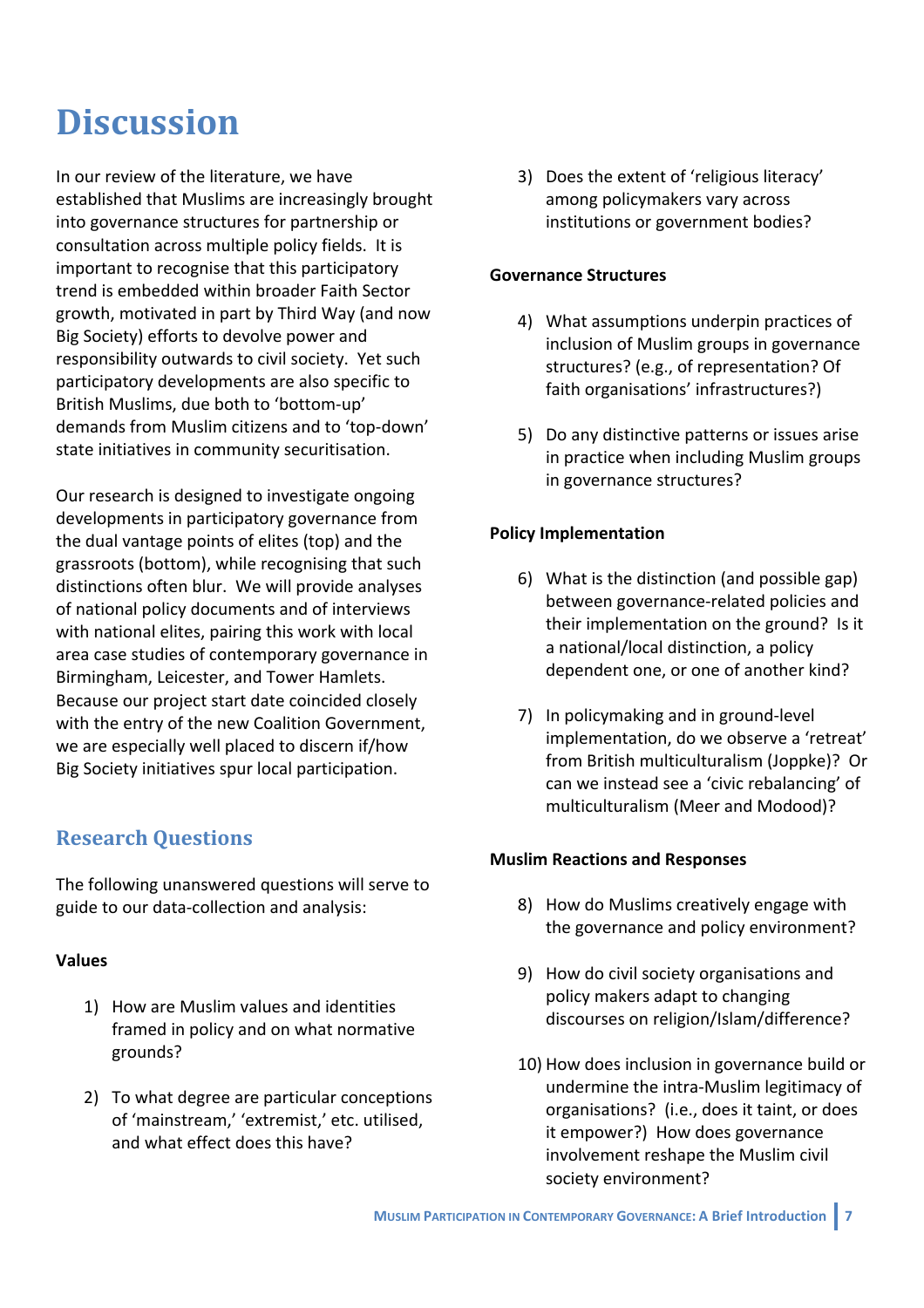## **References Cited**

- Baker, C., 2009. Blurred Encounters?: Religious Literacy, Spiritual Capital and Language. In A. Dinham, R. Furbey, & V. Lowndes, eds. Faith in the Public Realm: Controversies, Policies and Practices. Bristol: Policy Press.
- Bang, H.P., 2005. Among Everyday Makers and Expert Citizens. In Remaking Governance: Peoples, Politics and the Public Sphere. Bristol: Policy Press, pp. 159-178.
- Bang, H.P., 2004. Culture Governance: Governing Self-Reflexive Modernity, Public Administration. 82(1), 157-190.
- Benford, R.D. & Snow, D.A., 2000. Framing Processes and Social Movements: An Overview and Assessment. Annual Review of Sociology, 26, 611-639.
- Birt, J., 2005. Lobbying and Marching: British Muslims and the State. In T. Abbas. ed. Muslim Britain: Communities Under Pressure, London: Zed Books, pp. 92-106.
- Birt, Y., 2006. Good Imam, Bad Imam: Civic Religion and National Integration in Britain Post-9/11. Muslim World, 96(4), 687-705.
- Birt, Y., 2009. Promoting Virulent Envy?: Reconsidering the UK's Terrorist Prevention Strategy. Royal United Services Institute Journal, 154(4), 52-58.
- Bourdieu. P., 2001. The Forms of Capital. In M. Granovetter & R. Swedberg, eds. The Sociology of Economic Life. Boulder, CO: Westview Press, pp. 96-111.
- Brown, K.E., 2010. Contesting the Securitisation of British Muslims: Citizenship and Resistance. Interventions, 12(2), 171-182.
- Cantle, T., 2001, Community Cohesion: A Report of the Independent Review Team, London: Home Office.
- Chapman, R., 2009. Faith and the Voluntary Sector in Urban Governance: Distinctive yet Similar? In A. Dinham, R. Furbey, & V. Lowndes, eds. Faith in the Public Realm: Controversies, Policies and Practices. Bristol: Policy Press.
- Cornwall, A. & Coelho, V.S., 2006. Spaces for Change?: The Politics of Citizen Participation in New Democratic Arenas, London: Zed Books Ltd.
- Crossley, N., 2002. Makina Sense of Social Movements 1st ed., Open University Press.
- CULF (Commission on Urban Life and Faith), 2006. Faithful Cities: A Call for Celebration, Vision and Justice, London: Church House Publishing/Methodist Publishing House.
- DCLG, 2010. Eric Pickles Meets Councillor James Bond and Champions Double Devolution. Department of Communities and Local Government Website. Available at: http://www.communities.gov.uk/newsstories /localgovernment/1631157 [Accessed August 20, 2010].
- DCLG, 2008. Face to Face and Side by Side: A Framework for Partnership in Our Multi Faith Society, London: Department of Communities and Local Government.
- DCLG, 2010. Keeping Faith in the Big Society. Department of Communities and Local Government Website. Available at: http://www.communities.gov.uk/newsstories /communities/1637515 [Accessed August 19, 2010].
- DeHanas, D.N. & O'Toole, T., 2010. Preventing Viable Engagement: The Prevent Agenda and the Construction of a 'Moderate' Muslim Public. Presented at University of Nottingham.
- Dewey, J., 1927. The Public and Its Problems. New York: Henry Holt & Co.
- Durkheim, E., 1997. The Division of Labor in Society Reprint., New York: The Free Press.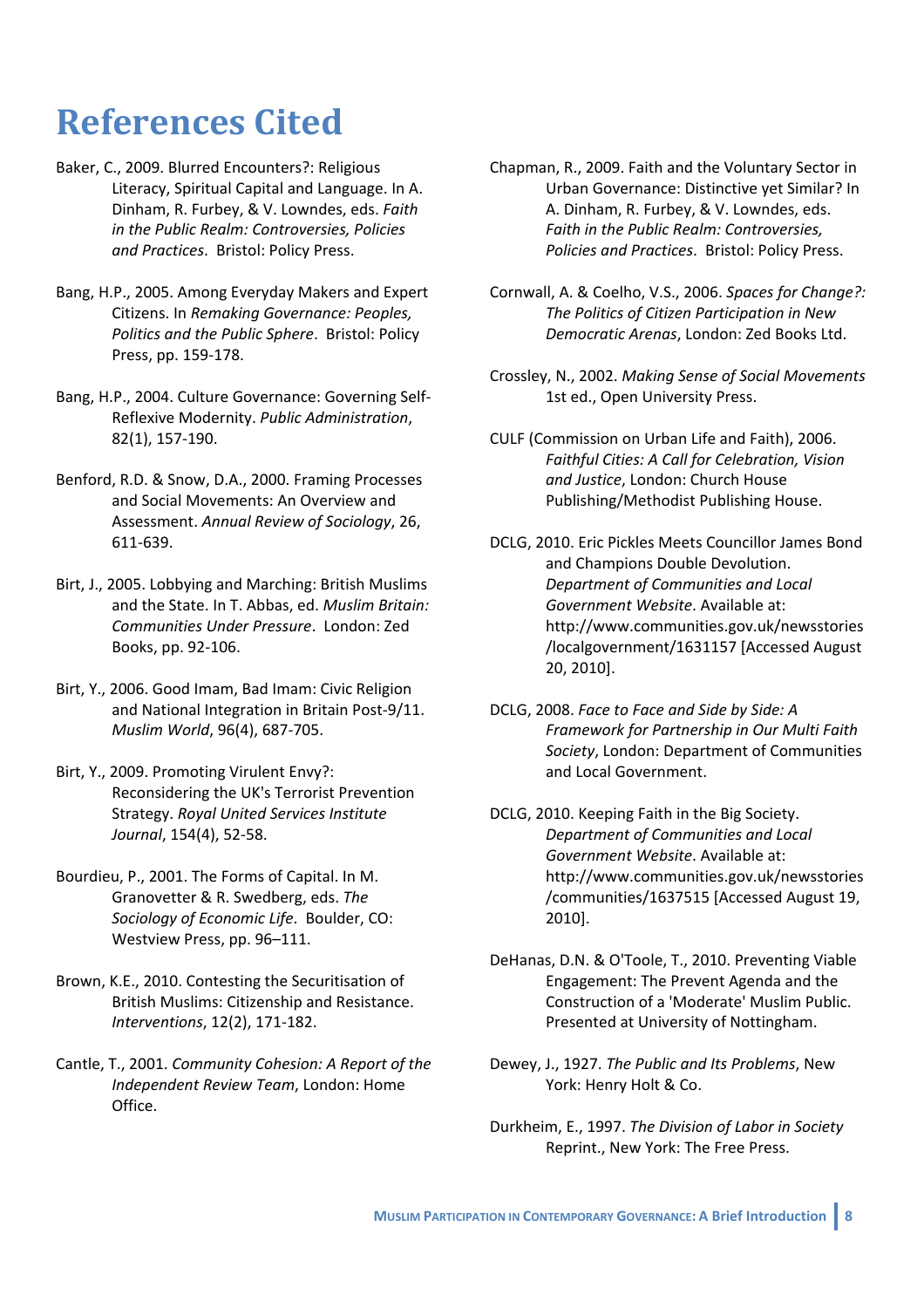- Fligstein, N., 2001. Social Skill and the Theory of Fields. Sociological Theory, 19(2), 105-125.
- Foucault, M., 1991. Governmentality. In G. Burchell, C. Gordon, & P. Miller, eds. The Foucault Effect: Studies in Governmentality. Chicago: University Of Chicago Press.
- Fung, A. & Wright, E.O., 2001. Deepening Democracy: Innovations in Empowered Participatory Governance. Politics Society, 29(1), 5-41.
- Gardner, K., 2002, Age, Narrative and Migration: The Life Course and Life Histories of Bengali Elders in London, Berg Publishers.
- Gaventa, J., 2004. Representation, Community Leadership and Participation: Citizen Involvement in Neighbourhood Renewal and Local Governance, London: Neighbourhood Renewal Unit, Office of the Deputy Prime Minister.
- Gibney, M., 2008. Asylum and the Expansion of Deportation in the United Kingdom. Government and Opposition, Spring.
- Gilliat-Ray, S., 2010. Muslims in Britain: An Introduction, Cambridge: Cambridge University Press.
- HOC (House of Commons) Communities and Local Government Committee, 2010. Preventing Violent Extremism: Sixth Report of Session 2009-10.
- Joppke, C., 2004. The Retreat of Multiculturalism in the Liberal State: Theory and Policy. British Journal of Sociology, 55(2), 237-257.
- Kjaer, A.M., 2009. Governance and the Urban Bureaucracy. In J. S. Davies & D. L. Imbroscio, eds. Theories of Urban Politics. New York: **SAGF Publications Ltd.**
- Kundnani, A., 2009. Spooked!: How Not to Prevent Violent Extremism, Institute of Race Relations.
- Lowndes, V. & Thorp, L., 2010. 'Preventing Violent Extremism' - Why Local Context Matters. In R. Eatwell & M. J. Goodwin, eds. The New Extremism in 21st Century Britain. London: Routledge.
- Lowndes, V. & Wilson, D., 2001. Social Capital and Local Governance: Exploring the Institutional Design Variable. Political Studies, 49(4), 629-647.
- Maher, S. & Frampton, M., 2009. Choosing our friends wiselv: Criteria for engagement with Muslim groups, London: Policy Exchange.
- Maloney, W., Smith, G. & Stoker, G., 2000. Social Capital and Urban Governance: Adding a More Contextualized 'Top-down' Perspective. Political Studies, 48(4), 802-820.
- Marinetto, M., 2003. Who Wants to be an Active Citizen?: The Policy and Practice of Community Involvement. Sociology, 37(1),  $103 - 120.$
- McGhee, D., 2008. In between allegiance and evilization: the Muslim question post-7/7. In The End of Multiculturalism? Maidenhead: Open University Press.
- McLoughlin, S., 2010. From Race to Faith Relations. the Local to the National Level: The State and Muslim Organisations in Britain. In A. Kreienbrink & M. Bodenstein, eds. Muslim Organisations and the State: European Perspectives. Nurnberg, Germany: Bundesamt fur Migration und Fluchtlinge, pp. 123-149.
- Meer, N. & Modood, T., 2009. The Multicultural State We're In: Muslims, 'Multiculture' and the 'Civic Re-balancing' of British Multiculturalism. Political Studies, 57(3), 473-497.
- Modood, T., 2009. Ethnicity and Religion. In M. Flinders et al., eds. The Oxford Handbook of British Politics. Oxford: Oxford University Press.